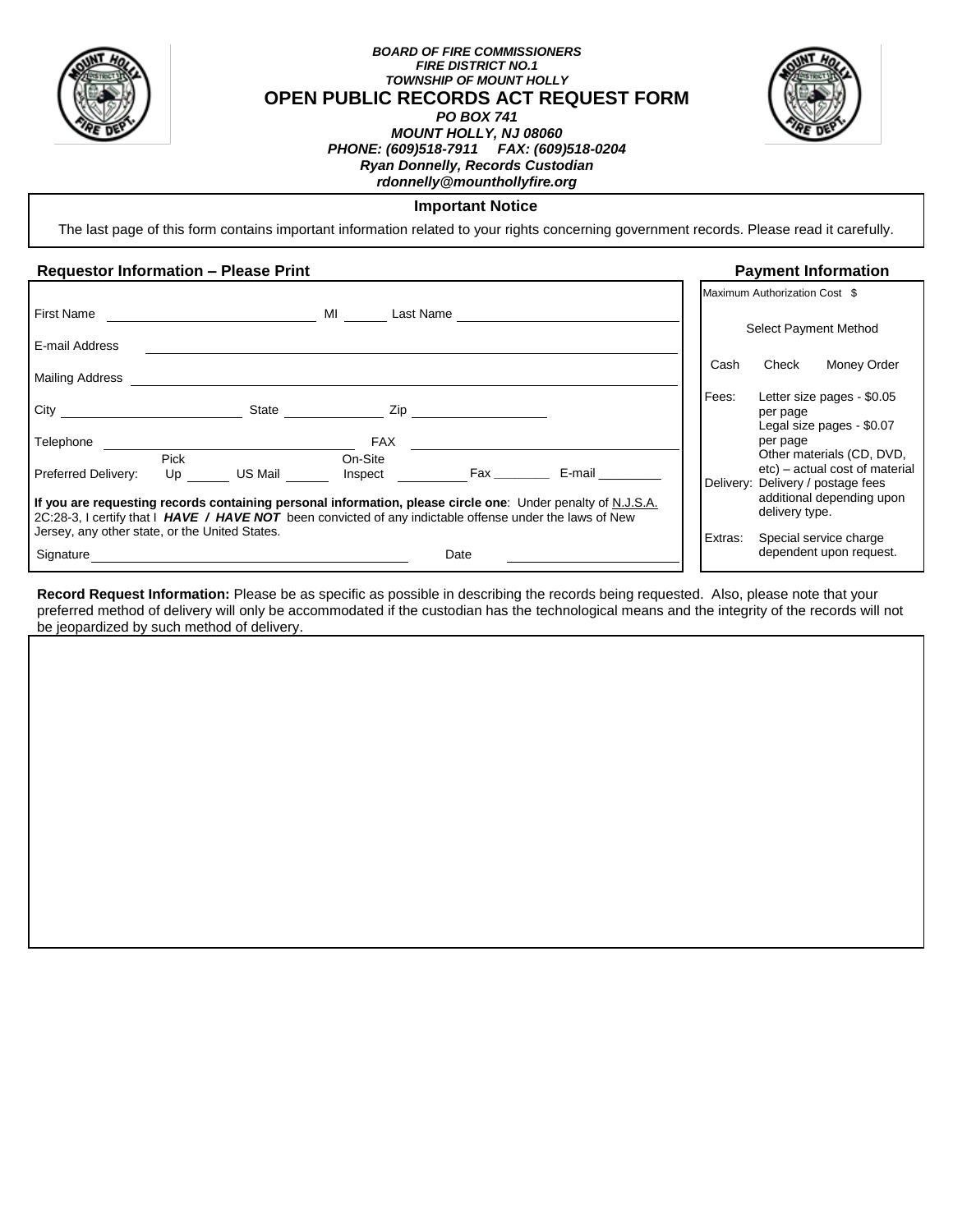| <b>Final Cost</b><br><b>Tracking Information</b><br><b>Disposition Notes</b><br>Custodian: If any part of request cannot be<br>Est. Document Cost<br>Total<br>Tracking #<br>delivered in seven business days,<br>Deposit<br>Rec'd Date<br>detail reasons here.<br>Est. Delivery Cost<br><b>Balance Due</b><br>Ready Date<br>Est. Extras Cost<br><b>Balance Paid</b><br><b>Total Pages</b><br><b>Records Provided</b><br><b>Total Est. Cost</b><br>Deposit Amount<br><b>Estimated Balance</b><br>In Progress<br>Open<br>$\sim$<br>Deposit Date<br>Closed<br>Denied<br>$\blacksquare$<br>Filled<br>Closed<br>$\sim$ | <b>AGENCY USE ONLY</b> | <b>AGENCY USE ONLY</b> | <b>AGENCY USE ONLY</b> |  |  |
|-------------------------------------------------------------------------------------------------------------------------------------------------------------------------------------------------------------------------------------------------------------------------------------------------------------------------------------------------------------------------------------------------------------------------------------------------------------------------------------------------------------------------------------------------------------------------------------------------------------------|------------------------|------------------------|------------------------|--|--|
|                                                                                                                                                                                                                                                                                                                                                                                                                                                                                                                                                                                                                   |                        |                        |                        |  |  |
|                                                                                                                                                                                                                                                                                                                                                                                                                                                                                                                                                                                                                   |                        |                        |                        |  |  |
|                                                                                                                                                                                                                                                                                                                                                                                                                                                                                                                                                                                                                   |                        |                        |                        |  |  |
|                                                                                                                                                                                                                                                                                                                                                                                                                                                                                                                                                                                                                   |                        |                        |                        |  |  |
|                                                                                                                                                                                                                                                                                                                                                                                                                                                                                                                                                                                                                   |                        |                        |                        |  |  |
|                                                                                                                                                                                                                                                                                                                                                                                                                                                                                                                                                                                                                   |                        |                        |                        |  |  |
|                                                                                                                                                                                                                                                                                                                                                                                                                                                                                                                                                                                                                   |                        |                        |                        |  |  |
|                                                                                                                                                                                                                                                                                                                                                                                                                                                                                                                                                                                                                   |                        |                        |                        |  |  |
|                                                                                                                                                                                                                                                                                                                                                                                                                                                                                                                                                                                                                   |                        |                        |                        |  |  |
|                                                                                                                                                                                                                                                                                                                                                                                                                                                                                                                                                                                                                   |                        |                        |                        |  |  |
|                                                                                                                                                                                                                                                                                                                                                                                                                                                                                                                                                                                                                   |                        |                        |                        |  |  |
|                                                                                                                                                                                                                                                                                                                                                                                                                                                                                                                                                                                                                   |                        |                        |                        |  |  |
| Closed<br>Partial<br><b>Custodian Signature</b><br>Date<br>۰                                                                                                                                                                                                                                                                                                                                                                                                                                                                                                                                                      |                        |                        |                        |  |  |

# **DEPOSITS**

The custodian may require a deposit against costs for reproducing documents sought through an anonymous request whenever the custodian anticipates that the documents requested will cost in excess of \$5 to reproduce.

Where a special service charge is warranted under OPRA, that amount will be communicated to you as required under the statute. You have the opportunity to review and object to the charge prior to it being incurred. If, however, you approve of the fact and amount of the special service charge, you may be required to pay a deposit or pay in full prior to reproduction of the documents.

# **YOUR REQUEST FOR RECORDS IS DENIED FOR THE FOLLOWING REASON(S):**

(To be completed by the Custodian of Records – check the box of the numbered exemption(s) as they apply to the records requested. If multiple records are requested, be specific as to which exemption(s) apply to each record. **Response is due to requestor as soon as possible, but no later than seven business days**.)

|                          | N.J.S.A. 47:1A-1.1                                                                                                                                                             |  |  |  |  |
|--------------------------|--------------------------------------------------------------------------------------------------------------------------------------------------------------------------------|--|--|--|--|
|                          | Inter-agency or intra-agency advisory, consultative or deliberative material                                                                                                   |  |  |  |  |
|                          | Legislative records                                                                                                                                                            |  |  |  |  |
|                          | Law enforcement records:                                                                                                                                                       |  |  |  |  |
|                          | Medical examiner photos                                                                                                                                                        |  |  |  |  |
|                          | Criminal investigatory records (however, N.J.S.A. 47:1A-3.b. lists specific criminal investigatory information which must be<br>disclosed)                                     |  |  |  |  |
|                          | Victims' records                                                                                                                                                               |  |  |  |  |
|                          | Trade secrets and proprietary commercial or financial information                                                                                                              |  |  |  |  |
| Ĕ                        | Any record within the attorney-client privilege                                                                                                                                |  |  |  |  |
|                          | Administrative or technical information regarding computer hardware, software and networks which, if disclosed would jeopardize<br>computer security                           |  |  |  |  |
| $\Box$                   |                                                                                                                                                                                |  |  |  |  |
|                          | Emergency or security information or procedures for any buildings or facility which, if disclosed, would jeopardize security of the<br>building or facility or persons therein |  |  |  |  |
| <b>The State</b>         | Security measures and surveillance techniques which, if disclosed, would create a risk to the safety or persons, property, electronic                                          |  |  |  |  |
|                          | data or software                                                                                                                                                               |  |  |  |  |
|                          | Information which, if disclosed, would give an advantage to competitors or bidders                                                                                             |  |  |  |  |
| $\overline{\phantom{a}}$ | Information generated by or on behalf of public employers or public employees in connection with:                                                                              |  |  |  |  |
|                          | Any sexual harassment complaint filed with a public employer                                                                                                                   |  |  |  |  |
|                          | Any grievance filed by or against an employee                                                                                                                                  |  |  |  |  |
|                          | Collective negotiations documents and statements of strategy or negotiating                                                                                                    |  |  |  |  |
|                          | Information that is a communication between a public agency and its insurance carrier, administrative service organization or risk                                             |  |  |  |  |
|                          | management office                                                                                                                                                              |  |  |  |  |
|                          | Information that is to be kept confidential pursuant to court order                                                                                                            |  |  |  |  |
| <b>NOODDOC</b>           | Certificate of honorable discharge issued by the United States government (Form DD-214) filed with a public agency                                                             |  |  |  |  |
|                          | Social security numbers                                                                                                                                                        |  |  |  |  |
|                          | Credit card numbers                                                                                                                                                            |  |  |  |  |
|                          | Unlisted telephone numbers                                                                                                                                                     |  |  |  |  |
|                          | Drivers' license numbers                                                                                                                                                       |  |  |  |  |
|                          | Certain records of higher education institutions:                                                                                                                              |  |  |  |  |
|                          | Research records                                                                                                                                                               |  |  |  |  |
|                          | Questions or scores for exam for employment or academics<br>Charitable contribution information                                                                                |  |  |  |  |
|                          | Rare book collections gifted for limited access                                                                                                                                |  |  |  |  |
|                          | Admission applications                                                                                                                                                         |  |  |  |  |
|                          | Student records, grievances or disciplinary proceedings revealing a students' identification                                                                                   |  |  |  |  |
|                          | Biotechnology trade secrets N.J.S.A. 47:1A-1.2                                                                                                                                 |  |  |  |  |
|                          |                                                                                                                                                                                |  |  |  |  |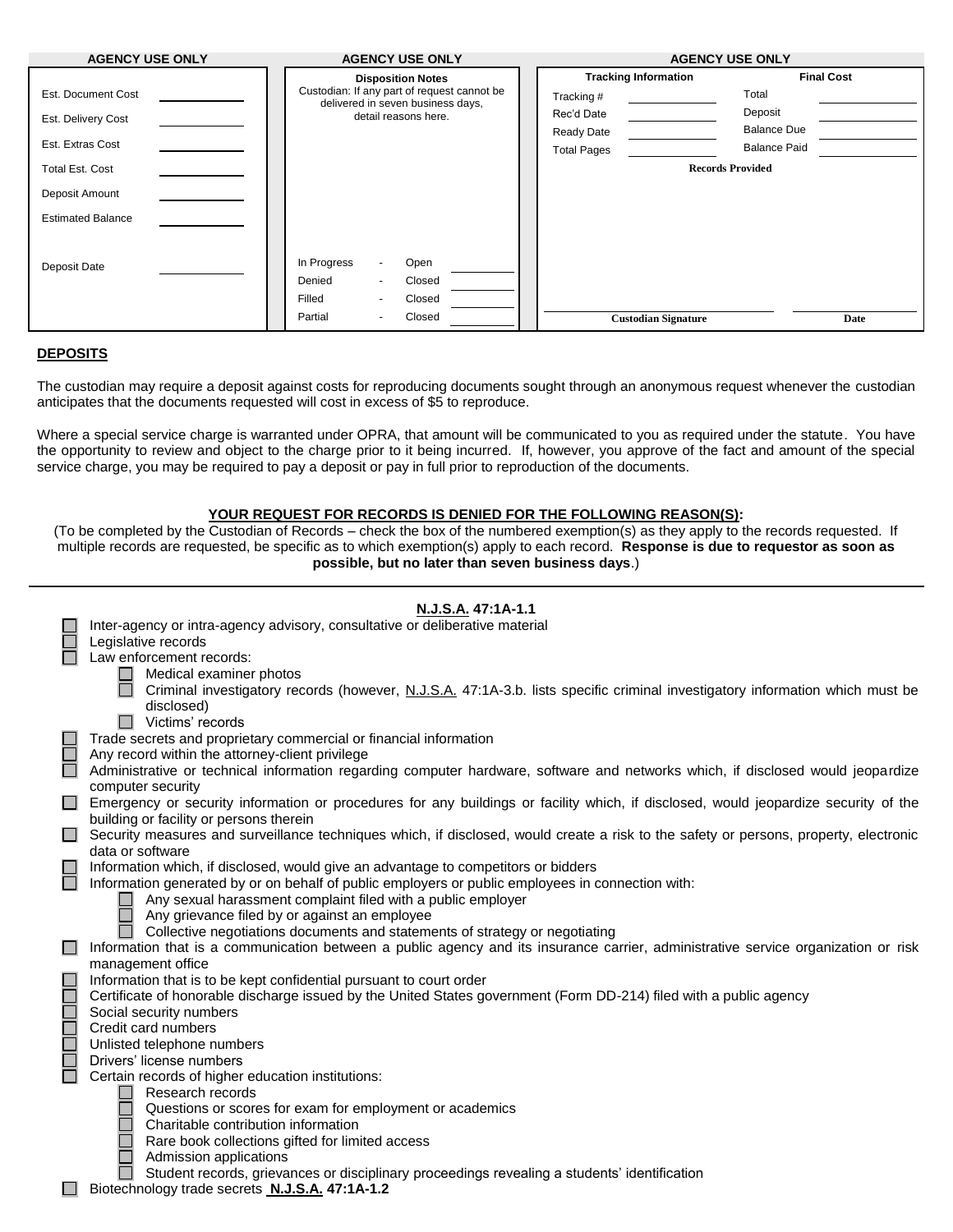Convicts requesting their victims' records **N.J.S.A. 47:1A-2.2**

Ongoing investigations of non-law enforcement agencies (must prove disclosure is inimical to the public interest) **N.J.S.A. 47:1A-3.a.** Public defender records **N.J.S.A. 47:1A-5.k.**

□ Upholds exemptions contained in other State or federal statutes and regulations, Executive Orders, Rules of Court, and privileges created by State Constitution, statute, court rule or judicial case law **N.J.S.A. 47:1A-9**

- $\Box$  Personnel and pension records (however, the following information must be disclosed:
	- An individual's name, title, position, salary, payroll record, length of service, date of separation and the reason for such separation, and the amount and type of any pension received
	- When required to be disclosed by another law, when disclosure is essential to the performance of official duties of a person duly authorized by this State or the US, or when authorized by an individual in interest
	- Data contained in information which disclose conformity with specific experiential, educational or medical qualifications required for government employment or for receipt of a public pension, but not including any detailed medical or psychological information **N.J.S.A. 47:1A-10**

#### **N.J.S.A. 47:1A-1**

 $\Box$  "a public agency has a responsibility and an obligation to safeguard from public access a citizen's personal information with which it has been entrusted when disclosure thereof would violate the citizen's reasonable expectation of privacy."

Burnett v. County of Bergen, 198 N.J. 408 (2009). Without ambiguity, the court held that the privacy provision "is neither a preface nor a preamble." Rather, "the very language expressed in the privacy clause reveals its substantive nature; it does not offer reasons why OPRA was adopted, as preambles typically do; instead, it focuses on the law's implementation." "Specifically, it imposes an obligation on public agencies to protect against disclosure of personal information which would run contrary to reasonable privacy interests."

#### **Executive Order No. 21 (McGreevey 2002)**

- Records where inspection, examination or copying would substantially interfere with the State's ability to protect and defend the State and its citizens against acts of sabotage or terrorism, or which, if disclosed, would materially increase the risk or consequences of potential acts of sabotage or terrorism.
- Records exempted from disclosure by State agencies' proposed rules.

#### **Executive Order No. 26 (McGreevey 2002)**

Certain records maintained by the Office of the Governor

 $\Box$ 

 $\Box$ 

- Resumes, applications for employment or other information concerning job applicants while a recruitment search is ongoing
- Records of complaints and investigations undertaken pursuant to the Model Procedures for Internal Complaints Alleging Discrimination, Harassment or Hostile Environments
	- Information relating to medical, psychiatric or psychological history, diagnosis, treatment or evaluation
	- Information in a personal income or other tax return
	- Information describing a natural person's finances, income, assets, liabilities, net worth, bank balances, financial history or activities, or creditworthiness, except as otherwise required by law to be disclosed
- Test questions, scoring keys and other examination data pertaining to the administration of an examination for public employment or licensing
- Records in the possession of another department (including NJ Office of Information Technology or State Archives) when those records are made confidential by regulation or EO 9.

#### **Other Exemption(s) contained in a State statute, resolution of either or both House of the Legislature, regulation, Executive Order, Rules of Court, any federal law, federal regulation or federal order pursuant to N.J.S.A. 47:1A-9.a.**

(Please provide detailed information regarding the exemption from disclosure for which you are relying to deny access to government records. If multiple records are requested, be specific as to which exemption(s) apply to each record.)

#### **REQUEST FOR RECORDS UNDER THE COMMON LAW**

If, in addition to requesting records under OPRA, you are also requesting the government records under the common law, please check the box below.

A public record under the common law is one required by law to be kept, or necessary to be kept in the discharge of a duty imposed by law, or directed by law to serve as a memorial and evidence of something written, said, or done, or a written memorial made by a public officer authorized to perform that function, or a writing filed in a public office. The elements essential to constitute a public record are that it be a written memorial, that it be made by a public officer, and that the officer be authorized by law to make it.